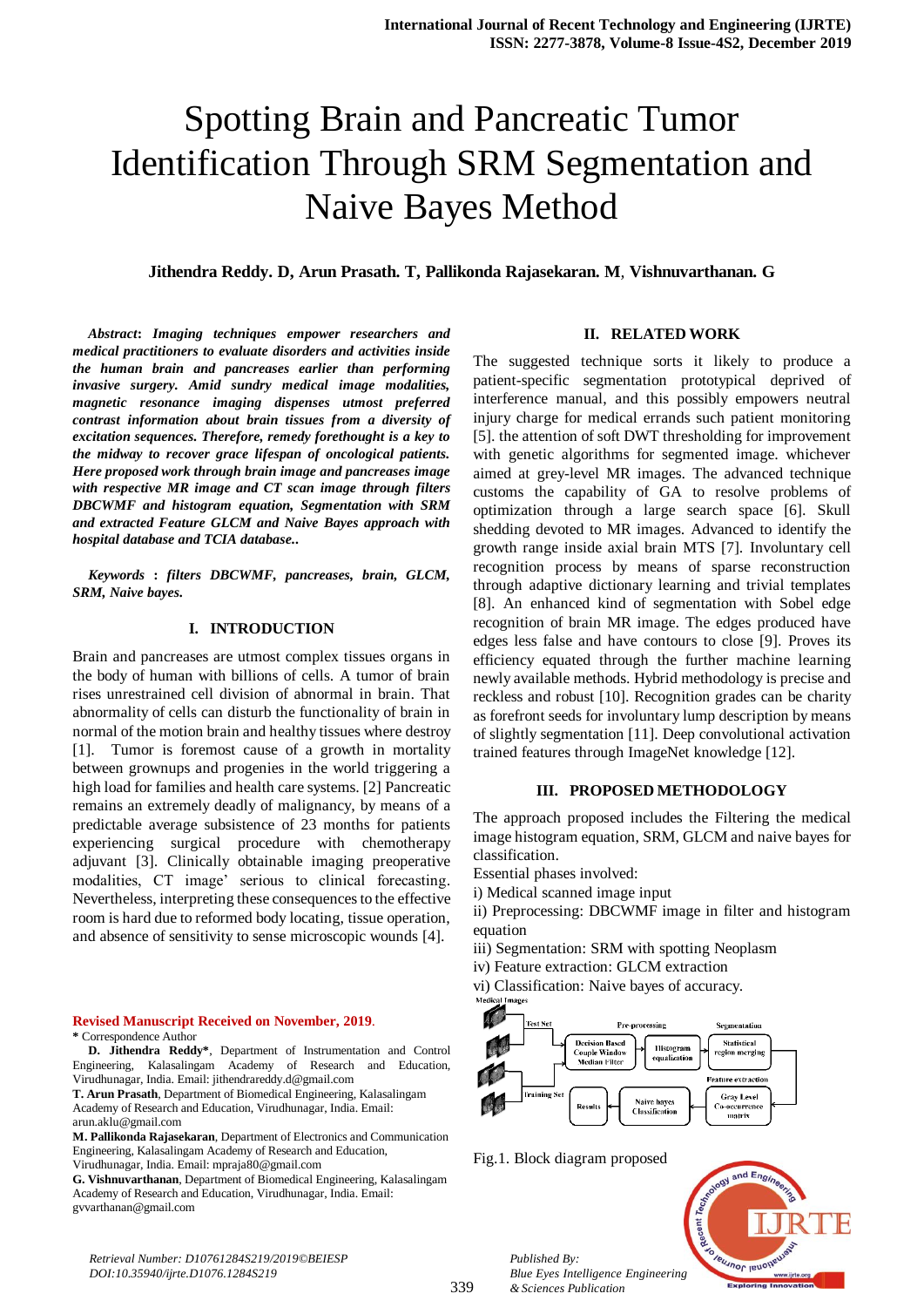# **A. Decision Based Couple Window Median Filter algorithm**

Subsequently median filter imaging excess noise pixels free stay a collection of by the window median filter by means of altering pixels of energetic [13]. The process as of the  $1<sup>st</sup>$ image noisy pixel and eventually the pixel of a noise image split ends. The scanned triggered image allowed image restored. The mostly 3/4th pixels noisy is distorted into pixels' noise-free with a MF. Excepting precious pixels left over free pixel noise picks the window as pixels (i.e. 0 and 255).

$$
0 < C(w) < 255
$$
, Noise free  
C(c,d) = D(c,d) (1)

$$
E = (2w+1) c (2w+1)
$$
 (2)

$$
E(c,d) = \text{mean } \{Z(c,d)\}\tag{3}
$$

#### **B. Histogram equalization**

The areas of the pixels that remain overexposed and underexposed production the pixies histogram unchanging. Earlier and after pixels in histogram equation finding element middle of the window, compute the purpose of increasing spread of the standards in the window [14].

$$
cdf(I) = cdf(I) + cdf(I-1)
$$
\n<sup>(4)</sup>

$$
I(i,j) = round(cdf(ele)(A * B) * 255)
$$
 (5)

## **C. Segmentation**

The SRM method be depending on a generation model image that set together segmentation as the regions of reconstruction an assumed image, this algorithm goes to the region merging family growing techniques mutual through geometric tests to take the merging of regions. This method drives to ancestors of field cumulative algorithm, which recalls numerical test expected at field fusion [13]. SRM generation simulations consider configuration a consequence crisis, exactly, observation images rise after the cases of unique image, the reconnaissance imageries by means of regenerating methodology from imagery the equality region boundary could be defined by uncomplicated theorem through segmentation [13].

### **D. Feature Extraction SIFT**

$$
\text{Correlation} = \frac{\sum_{a=0}^{Ng-1} \sum_{b=0}^{Ng-1} (k,l)q(k,l) - \mu y \mu z}{\sigma y \sigma z}
$$
(6)

# **E. Naïve Bayes Classifier**

Naïve Bayes model has exposed itself to be more consistently robust in violation of a provisional independence assumption. Through the building time and prediction time this procedure splits the attributes value. The probability of respectively features in segregation process requests individual the adequate data. So, here is no essential of additional data collected in this process. Lastly, if the data have great correlated features the enactment will be degraded [16].

$$
e(A|B) > e(-A|B)
$$
 (7)  

$$
in \frac{e(A|B)}{e(-A|B)} > 0
$$

#### **IV. RESULTS**

Methodology perform involuntary spotting tumor of 512 x 512 brain and 30 to 60 degrees 256 x 256 pancreases images respectively by the use of MATLAB 2013a. Fragmented 100 images as 40 for testing and 60 for training by TCIA database and hospital database CT scan and MR images are used [17].



(vii)



*Retrieval Number: D10761284S219/2019©BEIESP DOI:10.35940/ijrte.D1076.1284S219*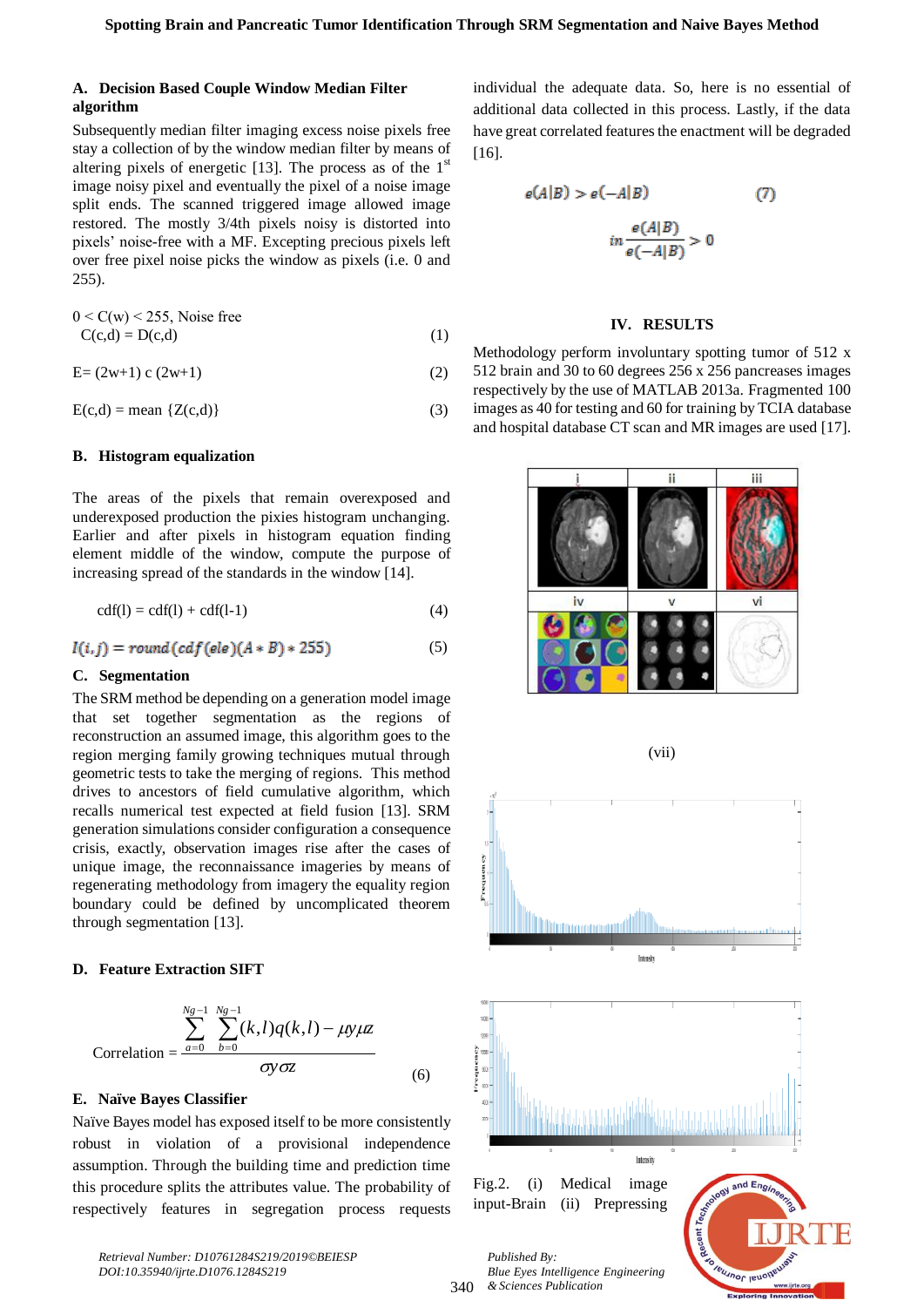output (iii) Histogram output (iv)Segmentation (v) &(vi)













Fig.4. (i) Pancreas input (ii) Prepressing (iii)Histogram output (iv) Segmentation (v)  $\&$ (vi) Feature extraction (vii) Histogram graph



Fig.5. ROC curve –pancreases

TABLE I. GLCM features extraction

| Extraction                      | Benig        | Malignan     | Pancreati | Pancreati |
|---------------------------------|--------------|--------------|-----------|-----------|
| Features                        | n            |              | c         | C         |
|                                 | <b>Brain</b> | <b>Brain</b> | benign    | malignant |
| Angular<br>second<br>moment     | 0.7993       | 0.8872       | 0.5587    | 0.8568    |
| Inverse<br>difference<br>moment | 0.9945       | 0.9941       | 0.9981    | 0.9985    |
| Entropy                         | 0.3204       | 0.2645       | 0.6856    | 0.3097    |
| Correlatio<br>n                 | 0.9875       | 0.9744       | 0.9745    | 0.9214    |
| Contrast                        | 0.0028       | 0.0037       | 0.0112    | 0.0115    |

TABLE II. Brain parameters

| Parameters    | MSE   | <b>PSNR</b> | <b>SSIM</b> | <b>NCC</b> |
|---------------|-------|-------------|-------------|------------|
| Median        | 230.2 | 21.41       | 0.402       |            |
|               |       |             |             |            |
| <b>DBCWMF</b> | 101.5 | 29.920      | 0.780       |            |
|               |       |             |             |            |

# TABLE III. Pancreatic-parameters

| Parameters    | <b>MSE</b> | <b>PSNR</b> | <b>SSIM</b> | <b>NCC</b> |
|---------------|------------|-------------|-------------|------------|
| Median        | 176.2      | 20.16       | 0.612       |            |
|               |            |             |             |            |
| <b>DBCWMF</b> | 94.34      | 24.105      | 0.709       |            |
|               |            |             |             |            |

$$
\text{MSE} = \left[\frac{1}{PQ}\right] \sum_{c=0}^{P-1} \sum_{d=0}^{Q-1} \left[F(c,d) - \hat{F}(c,d)\right]^2 \tag{10}
$$



*Published By: Blue Eyes Intelligence Engineering & Sciences Publication*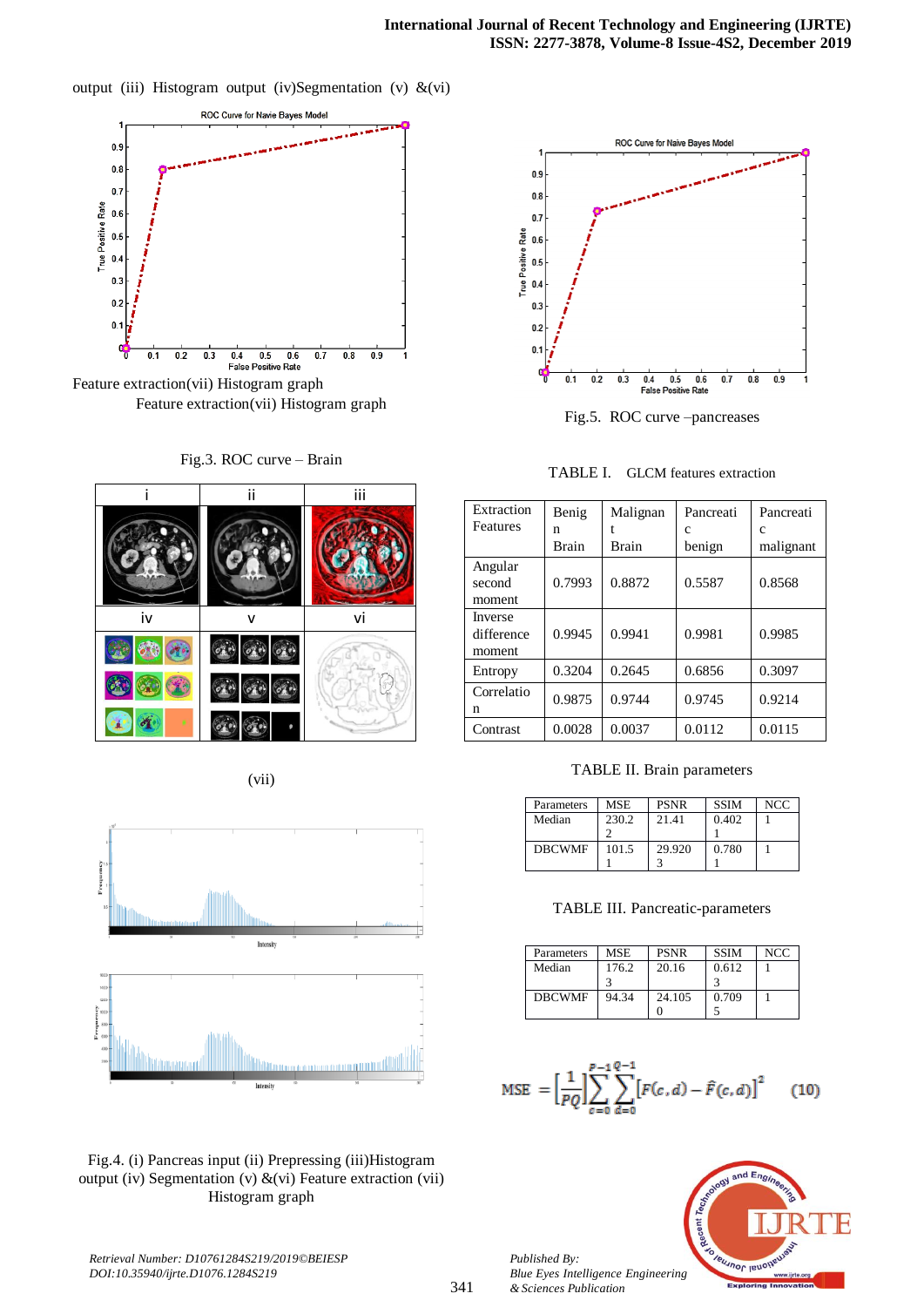$$
PSNR = 10\log_{10} \frac{255}{MSE}
$$
 (11)

$$
NCC = \frac{\sum_{y=1}^{c} \sum_{z=1}^{d} (P_{yz} * Q_{yz})}{\sum_{y=1}^{c} \sum_{z=1}^{d} (P_{yz})}
$$
(12)

TABLE IV. Performance Analysis

|             | <b>Brain</b> | Pancreatic |
|-------------|--------------|------------|
| Accuracy    | 92.45 %      | 88.42 %    |
| Precision   | 96.48%       | 90.11 %    |
| Specificity | 96.34 %      | 91.02 %    |
| Recall      | 90.43 %      | 83.15 %    |

$$
Accuracy = \frac{TN + TP}{TN + TP + FN + FP}
$$
 (13)

$$
Precision = \frac{TP}{FP + TP}
$$
 (14)

$$
Recall = \frac{TP}{FN + TP}
$$
 (15)

TABLE IV. Accuracy Analysis with different Models-Brain

|          | Probability<br>neural<br>networks<br>(PNN) | <b>ANN</b> | Naive<br>Bayes |
|----------|--------------------------------------------|------------|----------------|
| Accuracy | 83.33 %                                    | 82.2       | 92.45 %        |

TABLE V. Accuracy Analysis with different models-Pancreatic

|          | Probability<br>neural<br>networks<br>(PNN) | ANN    | Naive<br>Bayes |
|----------|--------------------------------------------|--------|----------------|
| Accuracy | 80.33 %                                    | 82.24% | 90.42 %        |



Fig.6. Accuracy -Brain



Fig.7. Accuracy –pancreases

# **V. CONCLUSION**

Spotting brain and pancreatic Images identification through DBCWMF algorithm results at a lesser amount of noise density, as well as spotless noise-free images. Histogram equation value. The act of improved segmentation with every image independently SRM and GLCM extraction. The results Naive Bayes classification accurateness other than the classifiers experimentally compare to existing methods.

# **ACKNOWLEDGMENT**

The Author is thankful to the management of Kalasalingam Academy of Research and Education for providing fellowship and also thanks VLSI DST-FIST Research Centre for supporting laboratory facilities during this research work.



342 *& Sciences Publication* 

*Published By:*

*Blue Eyes Intelligence Engineering*